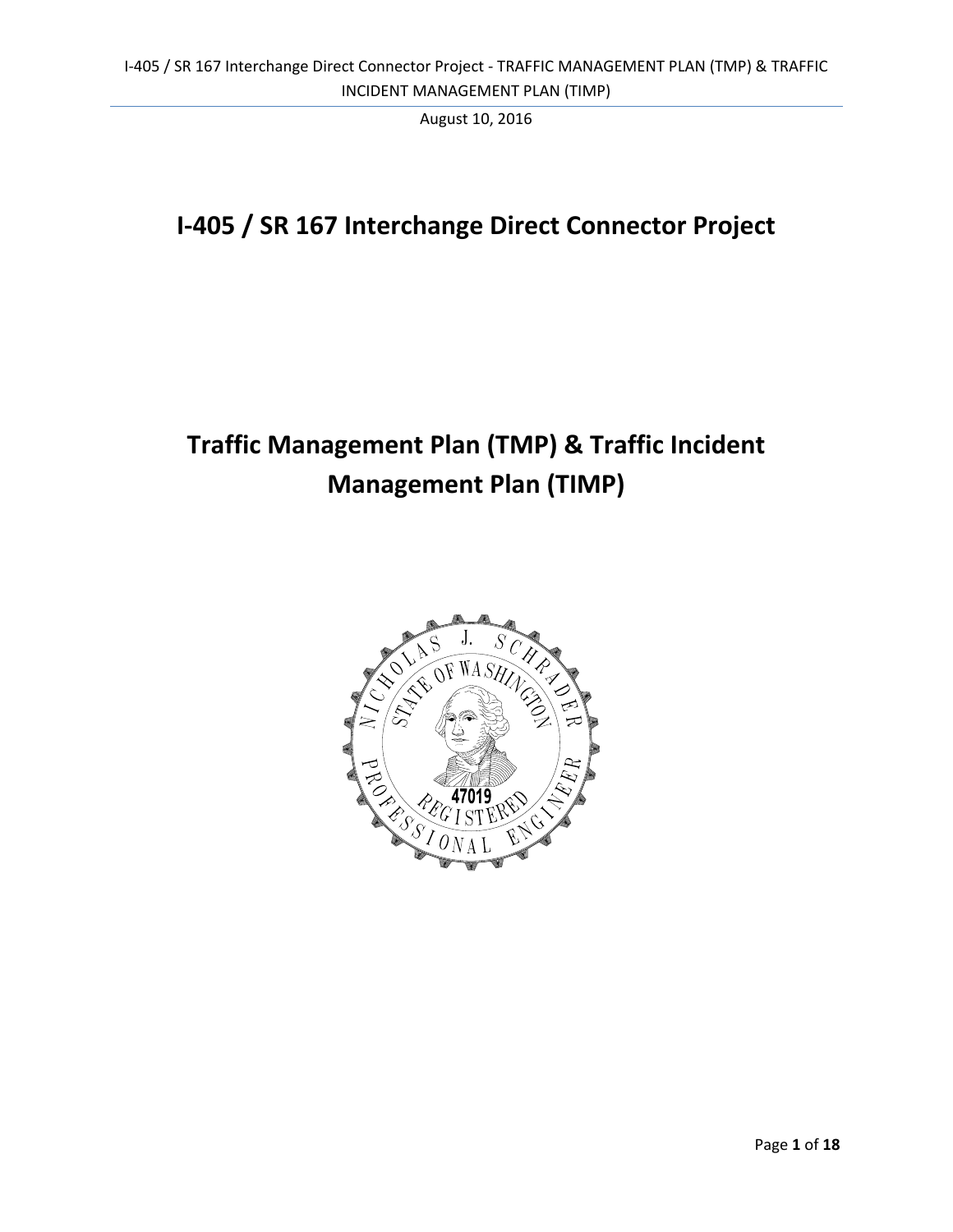INCIDENT MANAGEMENT PLAN (TIMP)

August 10, 2016

## **Table of Contents**

| $\mathbf{1}$          |                                                                                      | Introduction - Project Description      | $\overline{4}$ |  |
|-----------------------|--------------------------------------------------------------------------------------|-----------------------------------------|----------------|--|
| $\overline{2}$<br>2.1 | Traffic Incident Management Plan (TIMP)<br><b>Basic TIMP Plan</b>                    |                                         |                |  |
|                       | 2.1.1                                                                                | Incident Detection and Verification     | 5              |  |
|                       | 2.1.2                                                                                | Incident Response and Site Management   | 6              |  |
|                       | 2.1.3                                                                                | Interaction with the WSDOT Traffic      | 6              |  |
|                       |                                                                                      | <b>Systems Management Center (TMC)</b>  |                |  |
|                       | 2.1.4                                                                                | Coordination with Local Agencies        | $\overline{7}$ |  |
|                       | 2.1.5                                                                                | <b>Coordination with Planned Events</b> | $\overline{7}$ |  |
| 2.2                   | Incident Response Team                                                               |                                         | 8              |  |
| 2.3                   | Design Elements                                                                      |                                         |                |  |
|                       | 2.3.1                                                                                | <b>Staging Areas</b>                    | 8              |  |
|                       | 2.3.2                                                                                | <b>Emergency Vehicle Access</b>         | 8              |  |
| 3                     |                                                                                      | Transportation Management Plan (TMP)    |                |  |
| 3.1                   | <b>Traffic Phasing</b>                                                               |                                         | 9              |  |
|                       | 3.1.1                                                                                | Conceptual MOT                          | 9              |  |
|                       | 3.1.2                                                                                | <b>MOT Plans</b>                        | 10             |  |
|                       | 3.1.3                                                                                | <b>MOT Plan Updates</b>                 | 10             |  |
| 3.2                   | <b>Temporary Roadway Requirements</b>                                                |                                         | 11             |  |
| 3.3                   | <b>Signing Transitions</b>                                                           |                                         | 11             |  |
| 3.4                   | 11<br>Procedures for Temporary Traffic Signals and<br><b>Signal Timing Revisions</b> |                                         |                |  |
| 3.5                   | Inspection and Maintenance of Traffic Control                                        |                                         | 12             |  |
|                       | 3.5.1                                                                                | Methods, Including Response Times       | 12             |  |
|                       | 3.5.2                                                                                | Maintenance Log                         |                |  |
| 3.6                   | Provisions to Maintain Access to Properties                                          |                                         | 12             |  |
| 3.7                   | Maintenance of Truck and Transit Access<br>12                                        |                                         |                |  |
| 3.8                   | Modification of Plans to Adapt to Project                                            |                                         | 13             |  |
|                       | 3.8.1                                                                                | <b>Adjacent Project Changes</b>         | 13             |  |
| 3.9                   |                                                                                      | <b>Haul Routes Identification</b>       | 13             |  |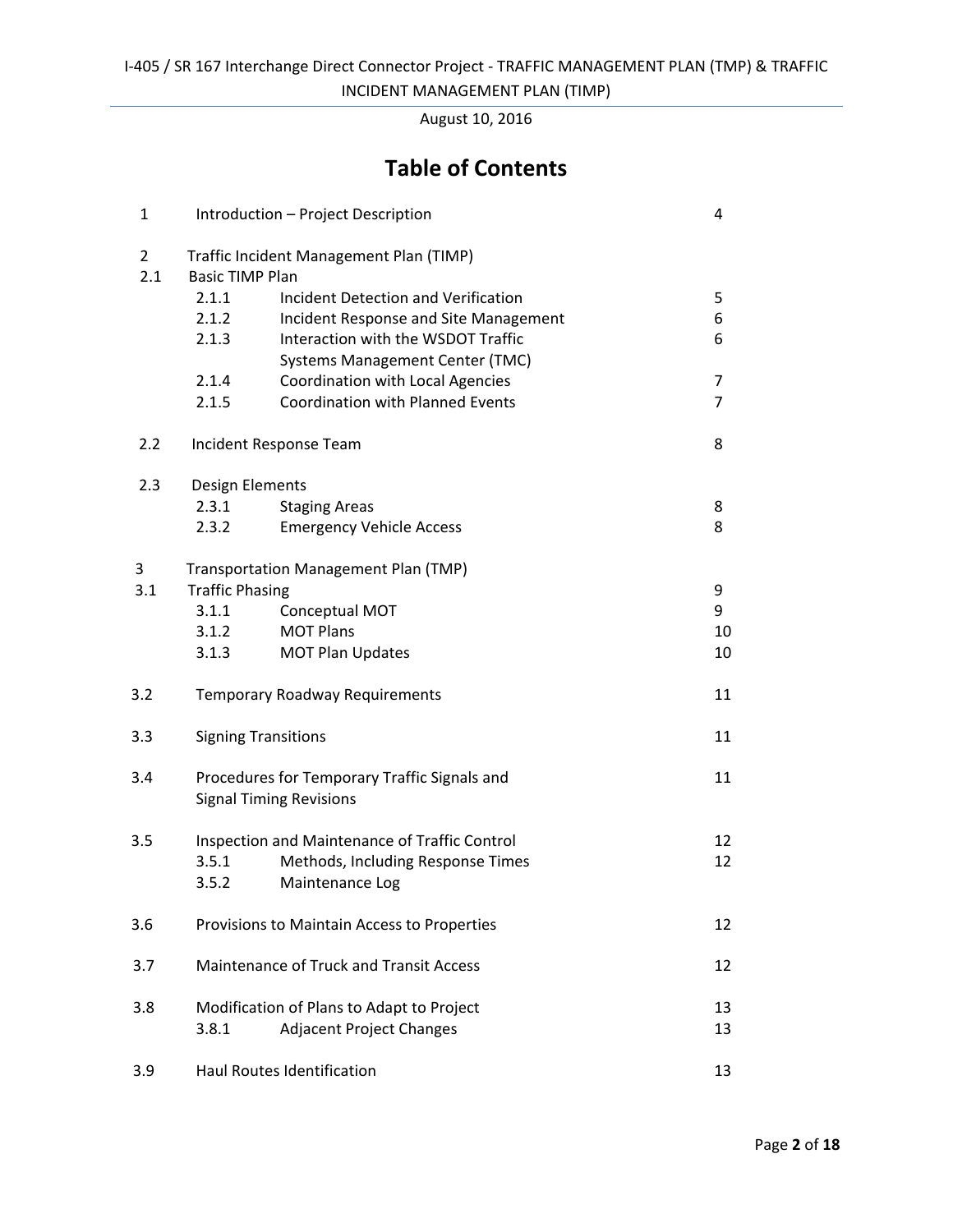#### I‐405 / SR 167 Interchange Direct Connector Project ‐ TRAFFIC MANAGEMENT PLAN (TMP) & TRAFFIC INCIDENT MANAGEMENT PLAN (TIMP)

#### August 10, 2016

| 3.10     | <b>Detour Routes</b>                                                                  |                                                            | 13 |  |  |
|----------|---------------------------------------------------------------------------------------|------------------------------------------------------------|----|--|--|
| 3.11     | <b>Transit and Truck Route Needs</b>                                                  |                                                            | 14 |  |  |
| 4<br>4.1 | Preventive Maintenance and Response Time for ITS Components<br><b>Traffic Signals</b> |                                                            | 14 |  |  |
| 5        | Coordination and Communication                                                        |                                                            |    |  |  |
| 5.1      |                                                                                       | Procedures to Identify and Incorporate the Needs of Others | 14 |  |  |
| 5.2      |                                                                                       | Procedures for Obtaining stakeholder Concurrence           | 15 |  |  |
|          | 5.2.1                                                                                 | For Road and Lane Closures                                 | 15 |  |  |
|          | 5.2.2                                                                                 | For Switching Procedures                                   | 16 |  |  |
|          | 5.2.3                                                                                 | <b>Construction Updates</b>                                | 16 |  |  |
| 5.3      | <b>Corridor Users</b>                                                                 |                                                            | 16 |  |  |
| 5.4      | Adjoining Projects Coordination                                                       |                                                            | 16 |  |  |
| 5.5      | <b>HAZMAT Routes</b>                                                                  |                                                            | 17 |  |  |
| 6        | Information                                                                           |                                                            |    |  |  |
| 6.1      | <b>MOT Communication Procedures</b>                                                   |                                                            | 18 |  |  |
|          | 6.1.1                                                                                 | <b>Public Information Personnel</b>                        | 18 |  |  |
|          | 6.1.2                                                                                 | Public                                                     | 18 |  |  |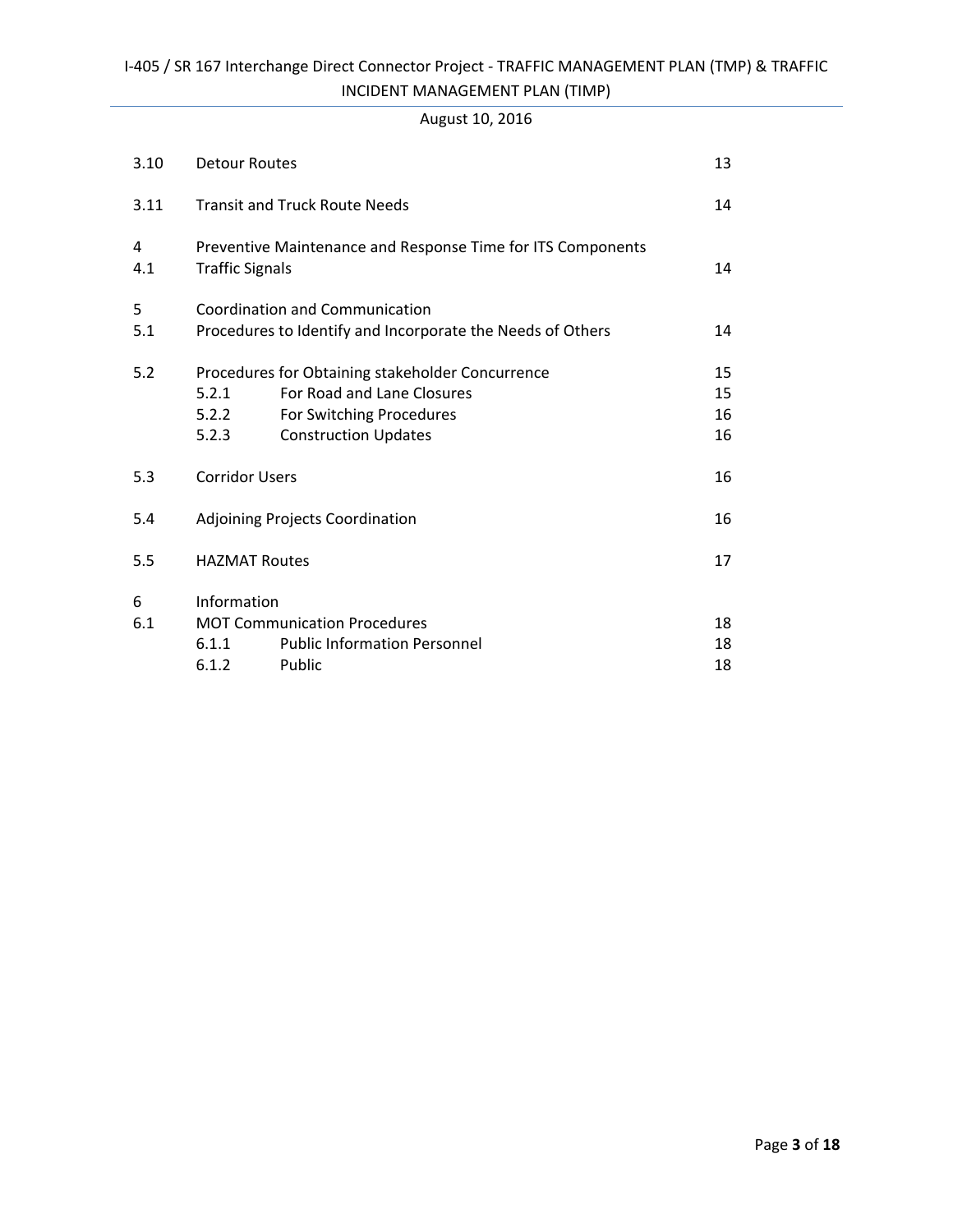## **1 Introduction**

The I-405 / SR 167 Interchange Direct Connector Project will construct a direct connector ramp carrying two lanes of traffic, one in each direction, between the SR 167 HOV Lane and the I-405 HOV Lane. This ramp will connect NB SR 167 to NB I-405 and SB I-405 to SB SR 167.

Mainline Construction:

The project mainline construction will occur over two main construction stages. Prior to Stage 1, the median will need to be prepared for traffic. Stage 1 shifts northbound and southbound SR 167 and I-405 mainline traffic to the existing inside shoulder allowing room to construct behind temporary traffic barrier. Stage 2 shifts northbound and southbound SR 167 and I-405 mainline traffic onto newly constructed outside pavement and create a barrier protected workzone in the median areas of SR 167 and I-405 for construction of the direct connector approaches.

Ramp and Fish Culvert Construction:

Ramp traffic will remain mostly in its current configuration with temporary concrete barrier two feet off of the fog lines to create a work zone for new ramp construction. Installation of the SR167 fish culvert will occur in five steps and entirely behind temporary barrier.

SB405/Talbot Structure Widening & Talbot Road Construction:

A substage will be necessary to remove the existing SB405 bridge barrier and to close the gap between the new and existing structure. This substage will require a shift of ramp traffic onto the newly widenend structure to open a work zone between mainline and ramp traffic. There will be two stages to complete the rockery wall demolition, anchored slope construction, and seismic retrofitting of existing columns. Stage 1 will shift traffic to the west along the existing columns. Stage 2 will shift traffic to the east against the eastern columns.

This Traffic Management Plan (TMP) provides guidance for the development of the Maintenance of Traffic (MOT) Plans, Traffic Control Plans, and ITS Plans, and includes the Traffic Incident Management Plan (TIMP). It meets the requirements of the Request for Proposal (RFP) Section 2.22.3.2 Traffic Management Plan, Section 2.22.3.3 Traffic Incident Management Plan, and the portion of Section 2.18.5 Maintenance and Operation of ITS Components that describes the written plan for ITS components.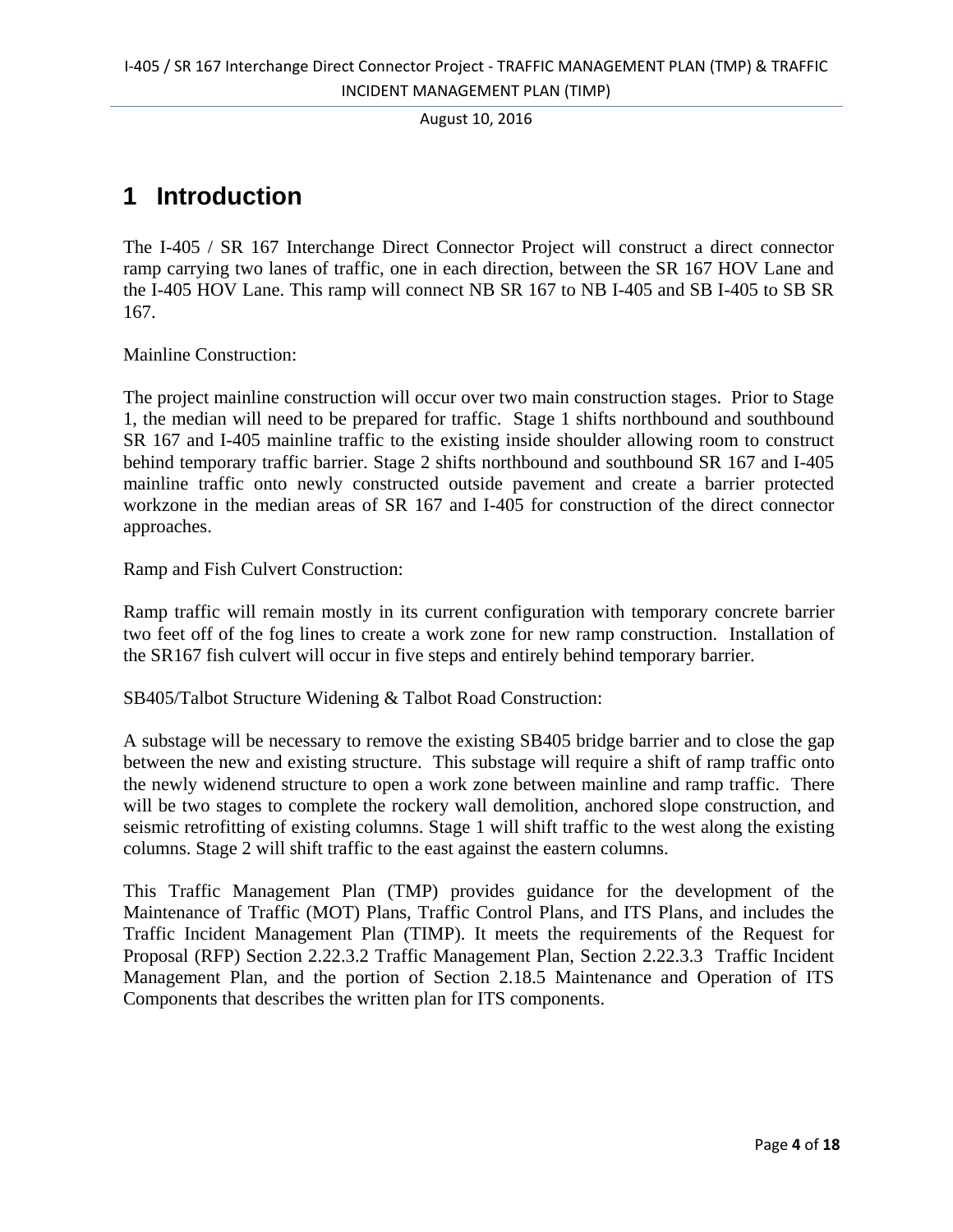Key Responsible Traffic Control listed in order or contact call protocol:

| Traffic Control Manager "TCM":    | Peter Huynh     | Cell: 425-757-2524 |
|-----------------------------------|-----------------|--------------------|
| Traffic Control Supervisor "TCS": | Michael Huddler | Cell: 206-258-0360 |
| Alternate TCS:                    | Scott Jordinson | Cell: TBD          |

WSDOT Traffic Systems Management Center "State Radio" Phone: 206-440-4490

This document is intended to be actively used by project team members and updated as needed.

## **2 TIMP**

#### **2.1 Basic TIMP Plan**

#### **2.1.1 Incident Detection and Verification**

When traffic control devices are actively in place hourly drive throughs will be performed on the project by the TCS to monitor and correct/adjust traffic control devices. He/she will act as the incident monitoring system along with relying on incident detection from several sources, including but not limited to Design-Builder field personnel, subcontractors, Community Involvement/Public Information (PI) office, the motoring public, WSDOT Incident Response (IR), Cities of Renton, Tukwilla and Kent, Port of Seattle – SeaTac Airport (POS),City of Tukwila, City of Kent, King County Metro, Sound Transit, Traffic Management Center (TMC) and the Washington State Patrol (WSP).

In order to address the incident in the most efficient manner, all calls will be reported to the active Traffic Control Manager (TCM). This will be Peter Huynh 425-757-2524. The TCM will take action to verify the incident is handled in a safe and timely manner and contact the appropriate parties. Parties that are to be contacted will be determined on a case by case basis by the TCM or alternate Atkinson team member. In the case of injury incidents the first call will be 911 or other appropriate emergency services.

The parties to be contacted, at a minimum are:

| <b>Emergency Services</b> |                 | 911          |
|---------------------------|-----------------|--------------|
| Atkinson TCM or TCS       | Peter Huynh or  | 425-757-2524 |
|                           | Michael Huddler | 206-258-0360 |
| Alternate TCS:            | Scott Jordinson | Cell: TBD    |

WSDOT On-site (Lead) Inspector : TBD \* Note: TCS to verify name & cell # of On-site WSDOT Inspector at start of each shift WSDOT Chief Inspector : Robert Van Horn 206-841-2862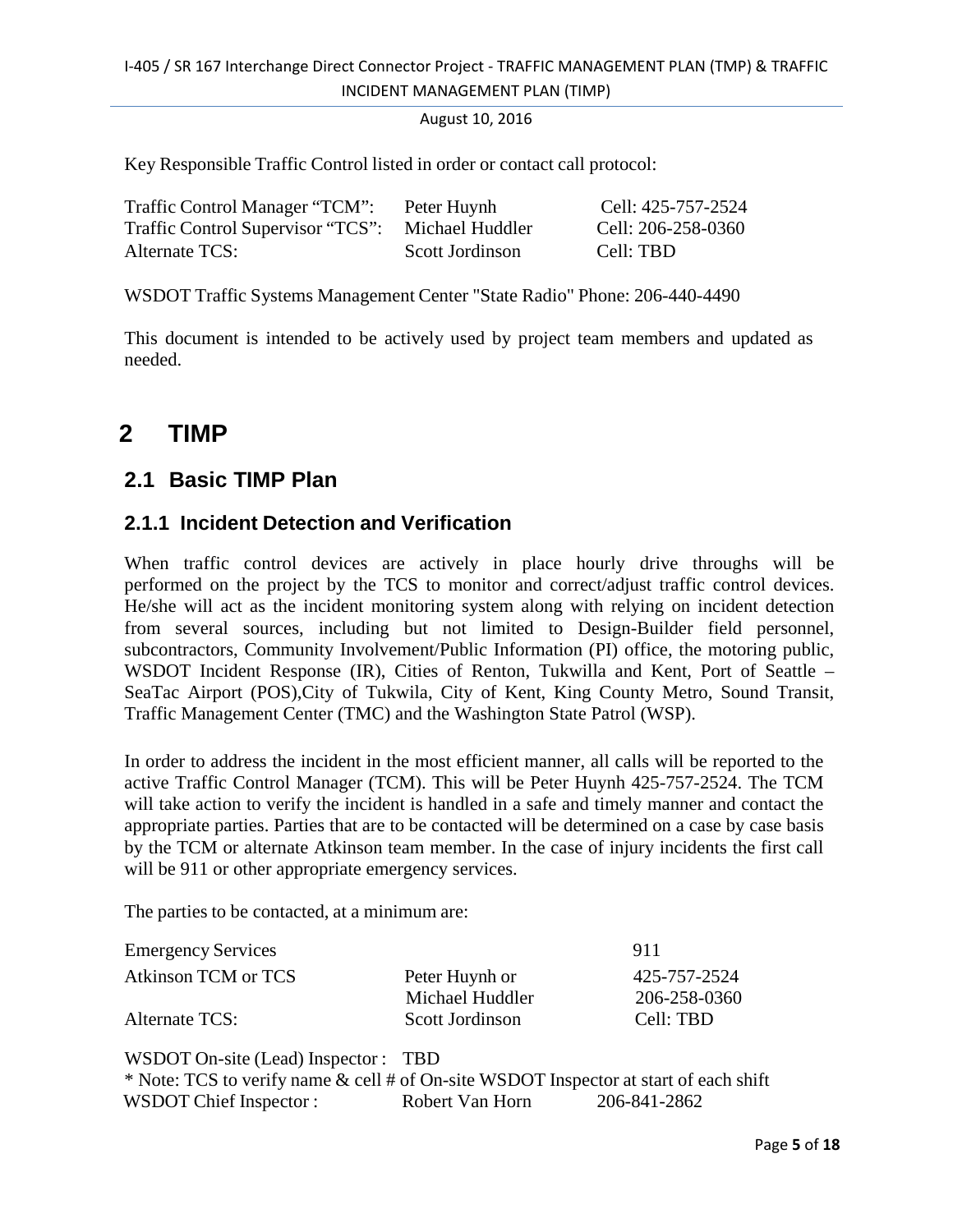#### I‐405 / SR 167 Interchange Direct Connector Project ‐ TRAFFIC MANAGEMENT PLAN (TMP) & TRAFFIC INCIDENT MANAGEMENT PLAN (TIMP)

August 10, 2016

WSDOT TMC/Radio: 206‐440‐4490

This is the core group of parties to be contacted. Once notified the representative of each organization can follow the specific notification requirements required for notifying other members of their organization and can inform onsite workers of the incident.

The TCM or active representative will also document the incident through pictures, video and/or written description on a Daily Report in Kahua for review by WSDOT. This documentation will provide the information to be shared as lessons learned. At the beginning of the shift following the incident the pre-shift briefing will include a discussion of the incident, causal factors, results, resolution and any revisions. The incident may also be discussed at the monthly All Hands Safety Meeting as appropriate. This is a base plan and may be adjusted based on severity or frequency of incidents.

#### **2.1.2 Incident Response and Site Management**

Incident response will be managed by the WSP in conjunction with WSDOT Incident Response Team (IRT) with cooperation from the Design-Builder. Once the TCM has determined what the incident involves, communication with/between WSP, TSMC, WSDOT, Local agencies, local Cities, Subcontractors and Traffic Control will be performed by the TCM, Peter Huynh 425-757-2524. Assistance will be provided on an as-needed basis. The response will be appropriate for the incident and may involve deploying traffic control devices, removing traffic control devices, or modifying traffic control devices to provide protection for emergency services and/or tow trucks. During the assessment and management of the incident the TCM will be in contact with the appropriate parties to assure there is notification and communication through the resolution of the incident including notification of all clear. For severe or long duration incidents construction PCMS' or WSDOT message signs can be used to advise drivers and suggest alternate routes. This will be coordinated by the TCM and WSDOT.

Depending on the type of incident during which the Design-Builder is performing work onsite, Atkinson will either handle it or will be prepared to assist WSP. The determination of Atkinson involvement in the Incident Response Team (IRT) will be made between the TCM, Al Gonzales 206-730-9171 and the parties involved (WSP, TMC, WSDOT, Cities of Renton, Tukwilla and Kent, POS, Local Agencies, Subcontractors and Traffic Control) within 45 minutes of notification.

#### **2.1.3 Interaction with the WSDOT Traffic Systems Management Center (TSMC) Section Change to Seattle Radio 206-440-4490**

The Traffic Control Supervisors (TCS), in cooperation with the Traffic Control Manager (TCM) and the Superintendents, will continually communicate with WSDOT Seattle Radio at 206-440-4490 of any planned and executed traffic control operations such as lane,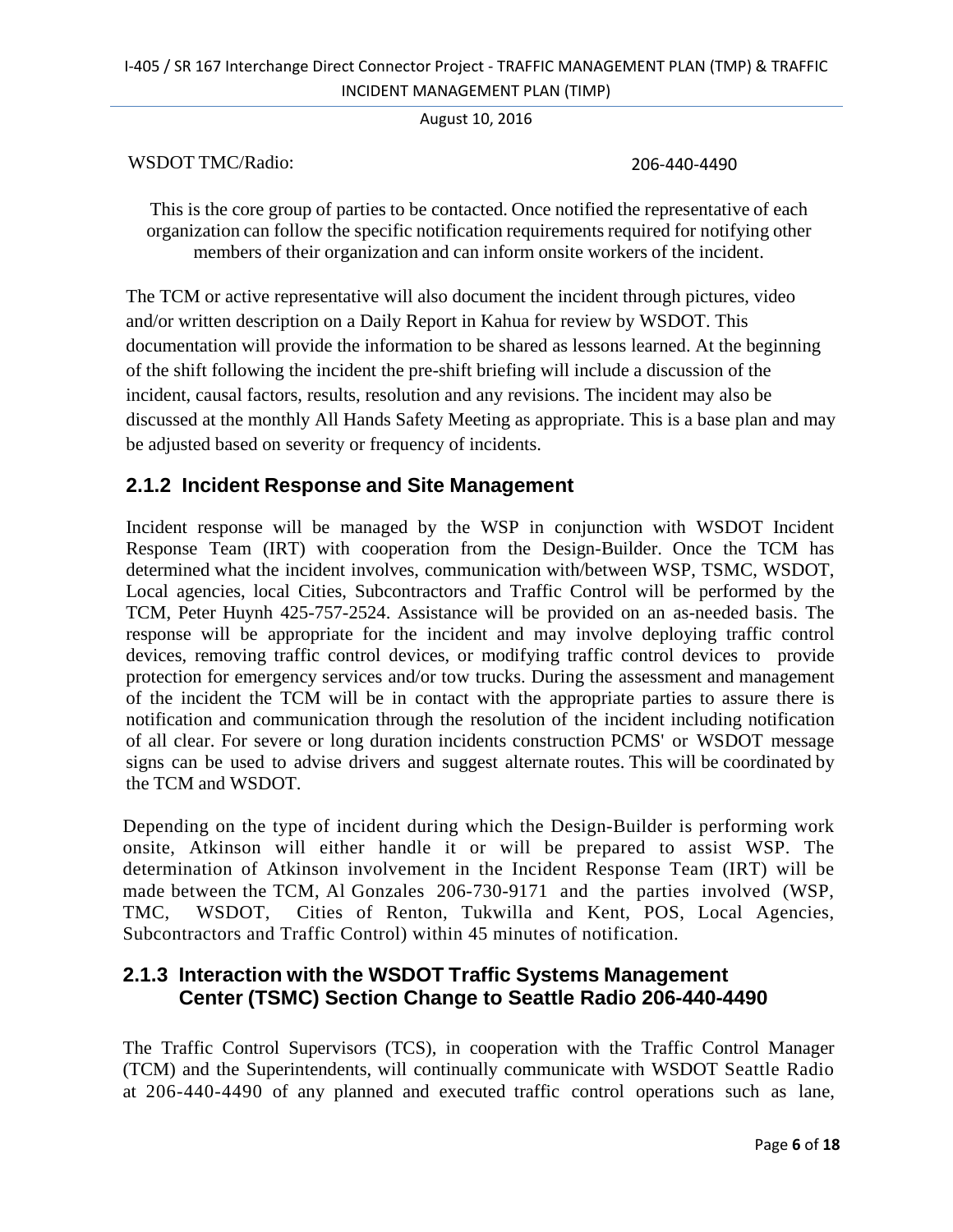ramp, and shoulder closures, detours, and any other activity affecting traffic. Notice to TSMC will be given upon setting and picking up closures and detours by the active TCS

#### **2.1.4 Coordination with Local Agencies**

Coordination with local agencies will be accomplished with assistance from the project Community Involvement / Public Information Officers. Weekly construction update schedules will be sent to WSDOT and local agencies such as WSP, Renton Police and Fire Dept, Emergency Services, and any other relevant local agency.

The Design-Builder will coordinate with the WSP for assistance with traffic control operations on an as needed basis.

Coordination and inclusion of local agency incident management guidelines is accomplished through meetings with stakeholders during the design phase and preactivity reviews. In addition to these face to face meetings the permitting process is providing additional opportunity to gather information for implementation. The requirements for notification of local emergency services will be determined in these meetings as well as contacts that can be incorporated into the distribution list for the weekly schedule so they are provided the most up to date information.

Coordination Contact List in order of contact protocol

Atkinson Traffic Control Manager: Peter Huynh, Cell 425-757-2524 Atkinson Traffic Control Supervisor: Michael Huddler, Cell 206-258-0360 Atkinson Alternate TCS, Scott Jordinson, Cell TBD Atkinson Assistant Project Manager: Al Gonzales, Cell 206-730-9171

#### **2.1.5 Coordination with Planned Events**

Planned events will be identified with the help of the Community Involvement / Public Information Officers in coordination with local officials and will be discussed weekly at the MOT Task Force meetings. A list of upcoming events will be included as part of the MOT Task Force meeting's agenda. Potential construction impacts to planned events will be identified and minimized through this procedure. The Design-Builder will notify WSDOT of planned events that may be affected by construction activities a minimum of seven (7) calendar days before the event takes place, and submit weekly updates to the special events listing.

During the planning and scheduling of work Planned Events will be considered so that impacts will be avoided for both construction and the public. If there is a situation that requires an amendment to the TIMP then, like any other living document, the conflict will be identified, a solution will be determined and the plan will be revised.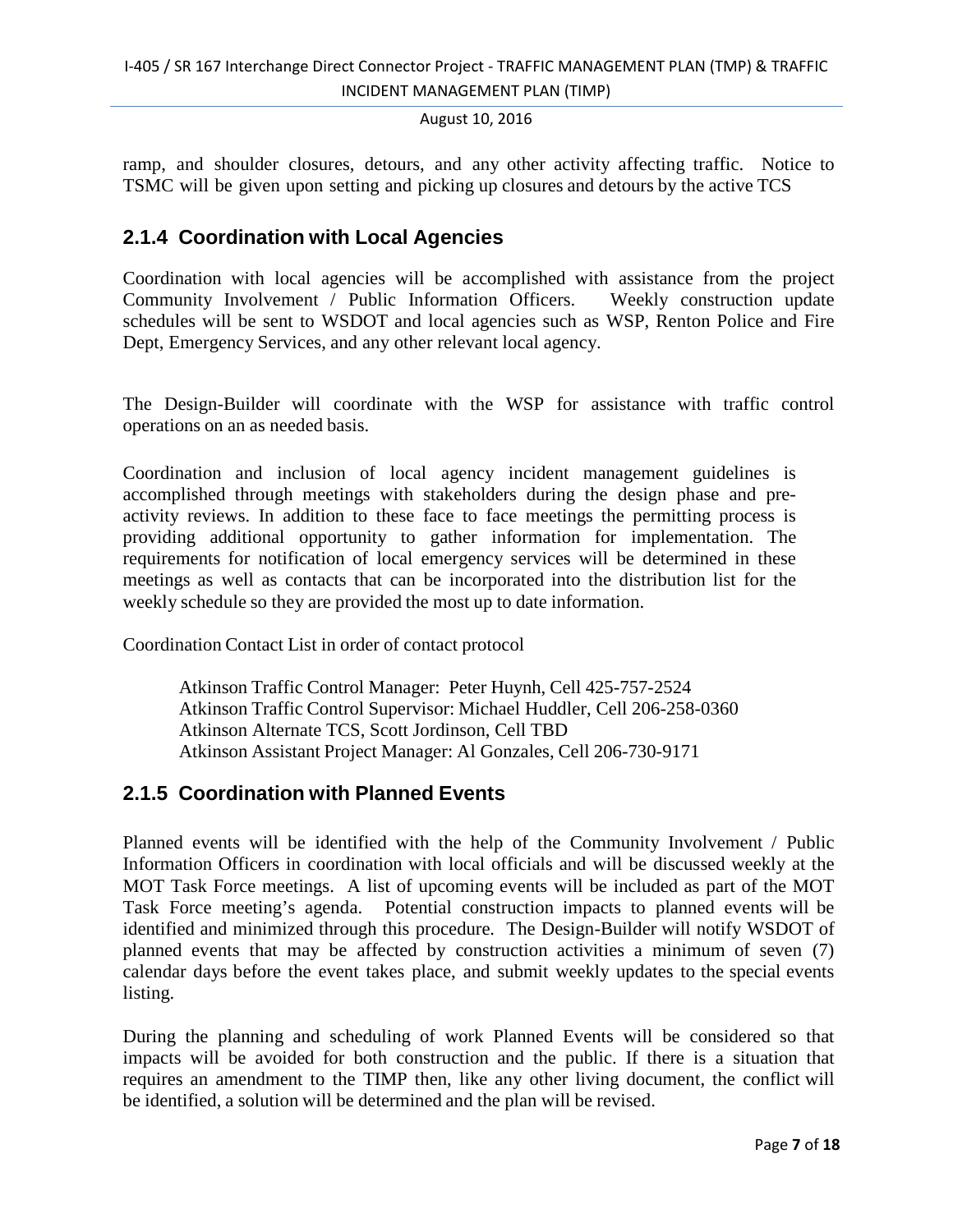#### **2.2 Incident Response Team**

The Incident Response Team will be led by Atkinson's TCM, Peter Huynh, 425-757-2524, or the active designee, who will in turn notify the WSP, TCS, WSDOT, Community Involvement / Public Information Officers, and any other relevant persons or agencies in the event an incident affects traffic. The Design-Builder will make available materials and equipment that are on site to assist WSDOT or the WSP in handling incidents. For other incident response procedures please refer to the project Crisis Management Plan.

#### **2.3 Design Elements**

#### **2.3.1 Staging Areas**

Potential staging areas will be identified where equipment or vehicles needed for incident clearance can be stored and easily accessed from the construction zones. The staging areas can be used for storing additional traffic control devices and parking equipment such as loaders or tow trucks.

#### **2.3.2 Emergency Vehicle Access**

Emergency vehicle access will be maintained throughout the project duration except during the implementation of the Traffic Control Plan detours. Prior to implementing any detours, emergency service providers will be notified as described in the Public Information Plan and notice will be sent in a weekly construction update release. Emergency vehicle access will be maintained through all night time, weekend, and evening closures when it is possible to do so in a safe manner.

Advanced notice, through the Community Involvement / Public Information Officers weekly media release will be given to the appropriate agencies when conditions will not allow safe access.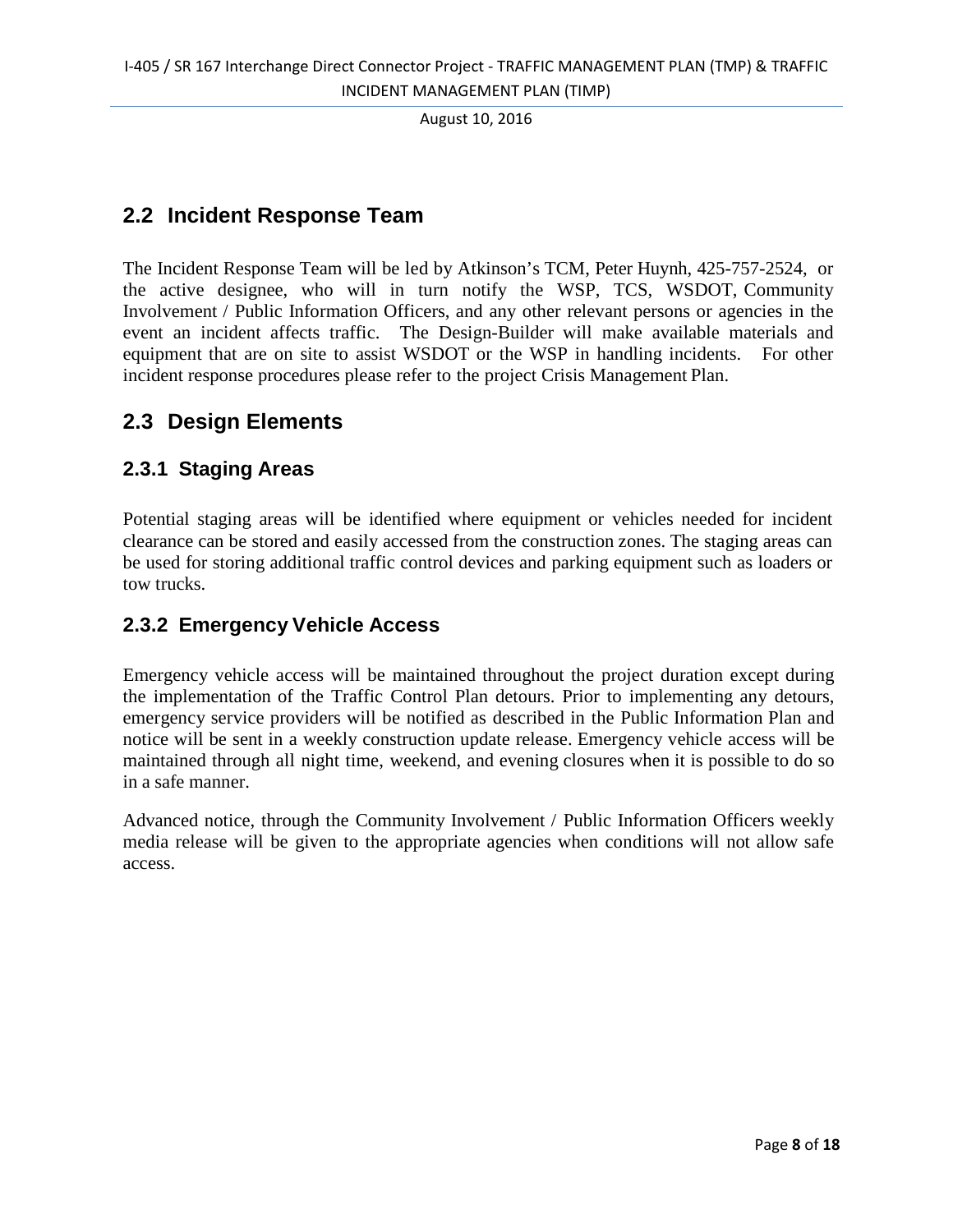## **3 TMP**

#### **3.1 Traffic Phasing**

#### **3.1.1 Conceptual MOT**

The conceptual Maintenance of Traffic Plan, including construction staging and traffic phasing, is summarized below.

Median Preparation:

Prior to Stage 1, the median will need to be prepared for traffic. Rumble strips, junction boxes, drainage inlets, etc. will prepped for vehicular traffic. This work will be completed during night time shoulder and lane closures.

Stage 1:

Stage 1 shifts northbound and southbound SR 167 and I-405 mainline traffic to the existing inside shoulder allowing room to construct behind temporary traffic barrier. SR 167 activities will include: widening of SR 167, construction of wall 2557L (along East Valley Road.) I-405 activities include the widening of I-405, I-405/Talbot structure widening, excavation of the NB405 hillside, and relocation of the existing noise wall. A portion of the direct connect columns and foundations will also be constructed.

Stage 2:

Stage 2 shifts northbound and southbound SR 167 and I-405 mainline traffic onto newly constructed outside pavement and create a barrier protected workzone in the median areas of SR 167 and I-405 for construction of the direct connector approaches. The remaining portion of portion of piers and foundtaions will be constructed during Stage 2. At the completion of this stage, traffic will be shifted into it final and permanent alignment.

Ramp Construction:

Ramp traffic will remain mostly in its current configuration with temporary concrete barrier two feet off of the fog lines to create a work zone for new ramp construction. Ramp construction also includes ITS, ligting, and drainage work. Connections between new and existing ramps and additional ramp construction will take place over the course of multiple closures. Ramp closures will be minimized with the use of shoulders for temporary traffic shifts.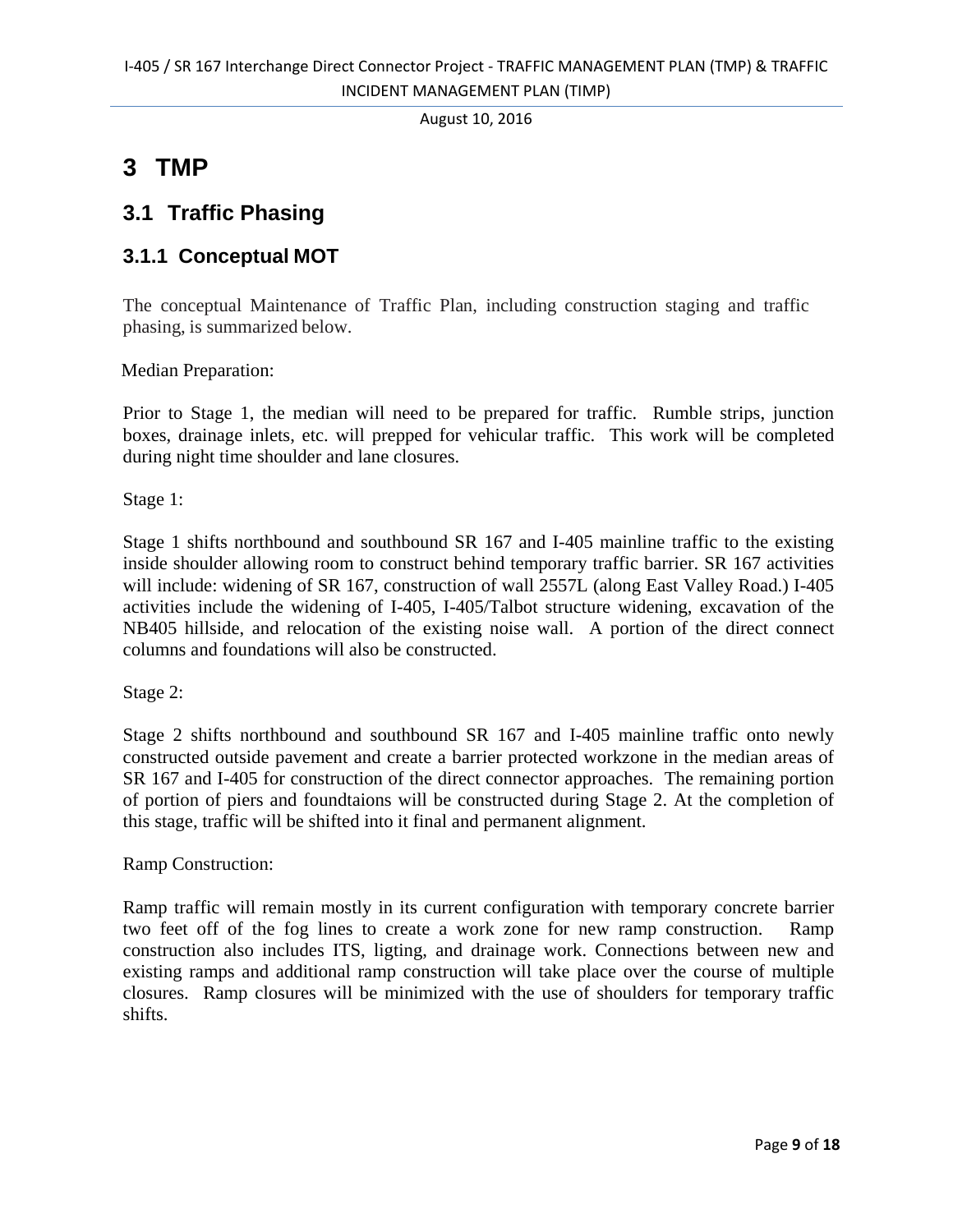Fish Culvert Construction:

Installation of the SR167 fish culvert will occur in five stages and entirely behind temporary barrier. Construction will start at the low end and progress up grade. Step 1 will construct the western portion (lower invert) of the culvert and cleanout structure. Traffic will be shifted against the existing median barrier. Step 2 will temporarily delay the opening of the HOV lane south and shift all remaining southbound SR 167 lanes against the existing median barrier allowing a larger portion of the culvert to be installed. Step 3 will continue to delay the opening of the southbound HOV lane, and shift lanes in the northbound and southbound SR 167 traffic out onto the widened pavement and against the proposed barrier. This will open up a work zone between the north and southbound SR 167 traffic. Step 4 reopens the existing southbound SR 167 HOV lane and has all southbound lanes in their Stage 2 configuration. Northbound SR 167 traffic will be shifted towards the existing median barrier. The remaining portion of the culvert will be completed. Step 5 will have north and southbound SR 167 traffic in their Stage 2 configurations.

SB405/Talbot Structure Widening:

A substage will be necessary to remove the existing SB405 bridge barrier and to close the gap between the new and existing structure. This substage will require a shift of ramp traffic onto the newly widenend structure to open a work zone between mainline and ramp traffic.

Talbot Road

 There will be two stages to complete the rockery wall demolition, anchored slope construction, and seismic retrofitting of existing columns. Stage 1 will shift traffic to the west along the existing columns. Pedestrians utilizing the eastern sidewalk will need to be detoured to the western sidewalk. Stage 2 will shift traffic to the east against the eastern columns. Pedestrians will be detoured along a temporary sidewalk constructed to ADA standards.

#### **3.1.2 MOT Plans**

MOT will be submitted to allow as much review time as possible with a minimum time of 14 calendar days.

The Atkinson Design Build Plans Released for Construction "RFC" will be accessible on Kahua as they become available.

#### **3.1.3 MOT Plan Updates**

This document will be reviewed monthly, in the MOT task force meetings, and updated as required.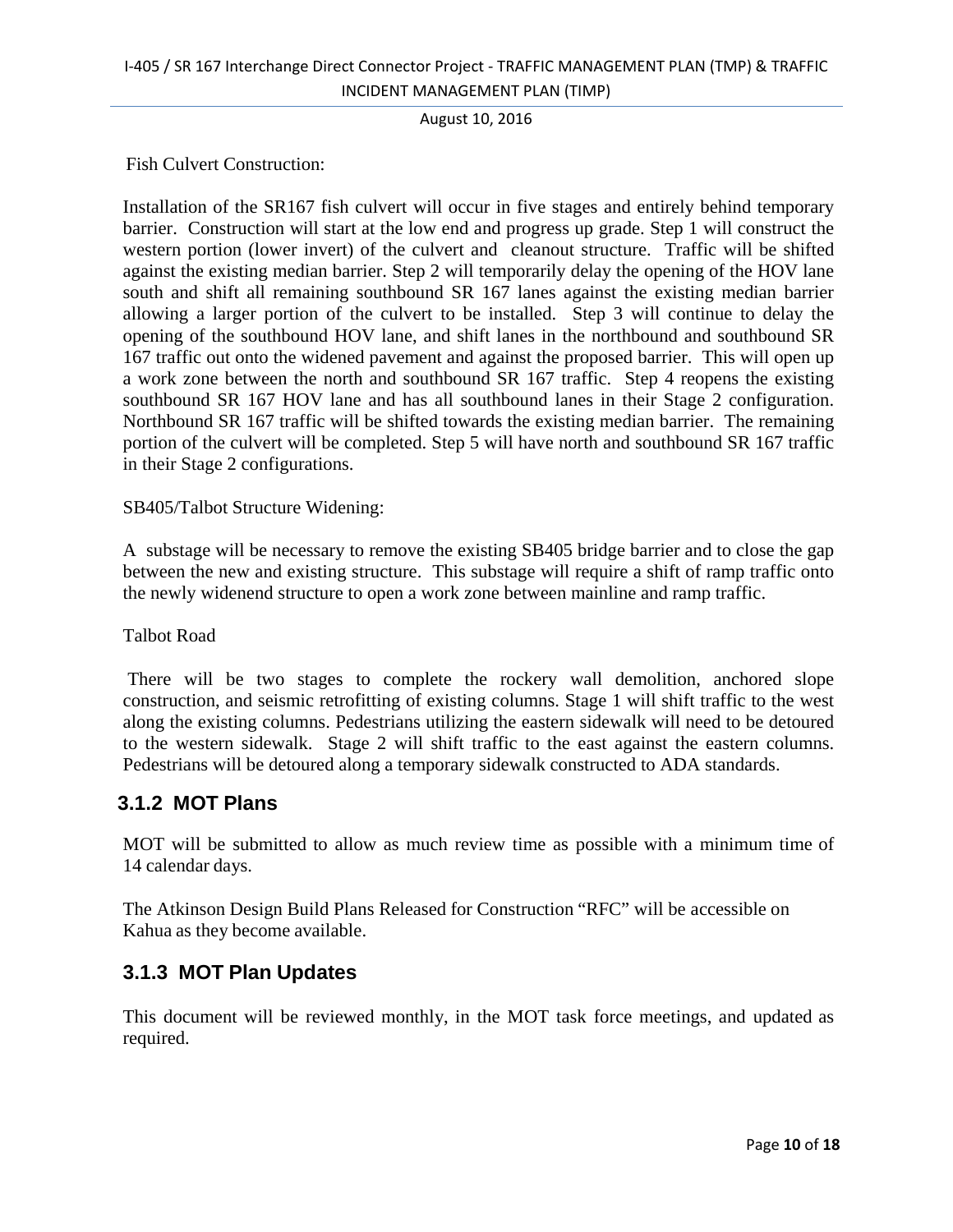## **3.2 Temporary Roadway Requirements**

There is no intention of implementing temporary roadways.

#### **3.3 Signing Transitions**

All existing signs; new permanent signs installed as part of this Contract; and construction signs that are inappropriate for the traffic configuration at a given time shall be removed or completely covered to facilitate and control the operation of the project.

Existing sign panels and sign structures shall remain in place or shall be temporarily mounted until new or replacement signs are installed. New or replacement signs will not be installed in a location that obscures the visibility of an existing sign.

#### **3.4 Procedures for Temporary Traffic Signals and Signal Timing Revisions**

No temporary traffic signals are anticipated for this project.

Traffic signal timing revisions may be needed along the detour routes. In the event a need for this arises the specific intersection(s) will be identified and the contact will be made with the City of Renton and also WSDOT to coordinate and make the revisions. This subject will also be discussed at stakeholder meetings prior to implementing any detours.

#### **3.5 Inspection and Maintenance of Traffic Control**

Inspection and maintenance of traffic control will be addressed through daily TCS and Atkinson field personnel drive-thru's and documented on their daily reports. These daily reports will be available to WSDOT upon request and will be posted on Kahua.

Weekly drive-thru's with WSDOT, WSDOT Maintenance, and Atkinson field personnel will be established to identify areas that upcoming maintenance will be required. All maintenance requests and work will be documented in a Maintenance Log per section 3.5.2 of this TMP below. We will visually inspect pavement markings and channelization devices with regards to their effectiveness.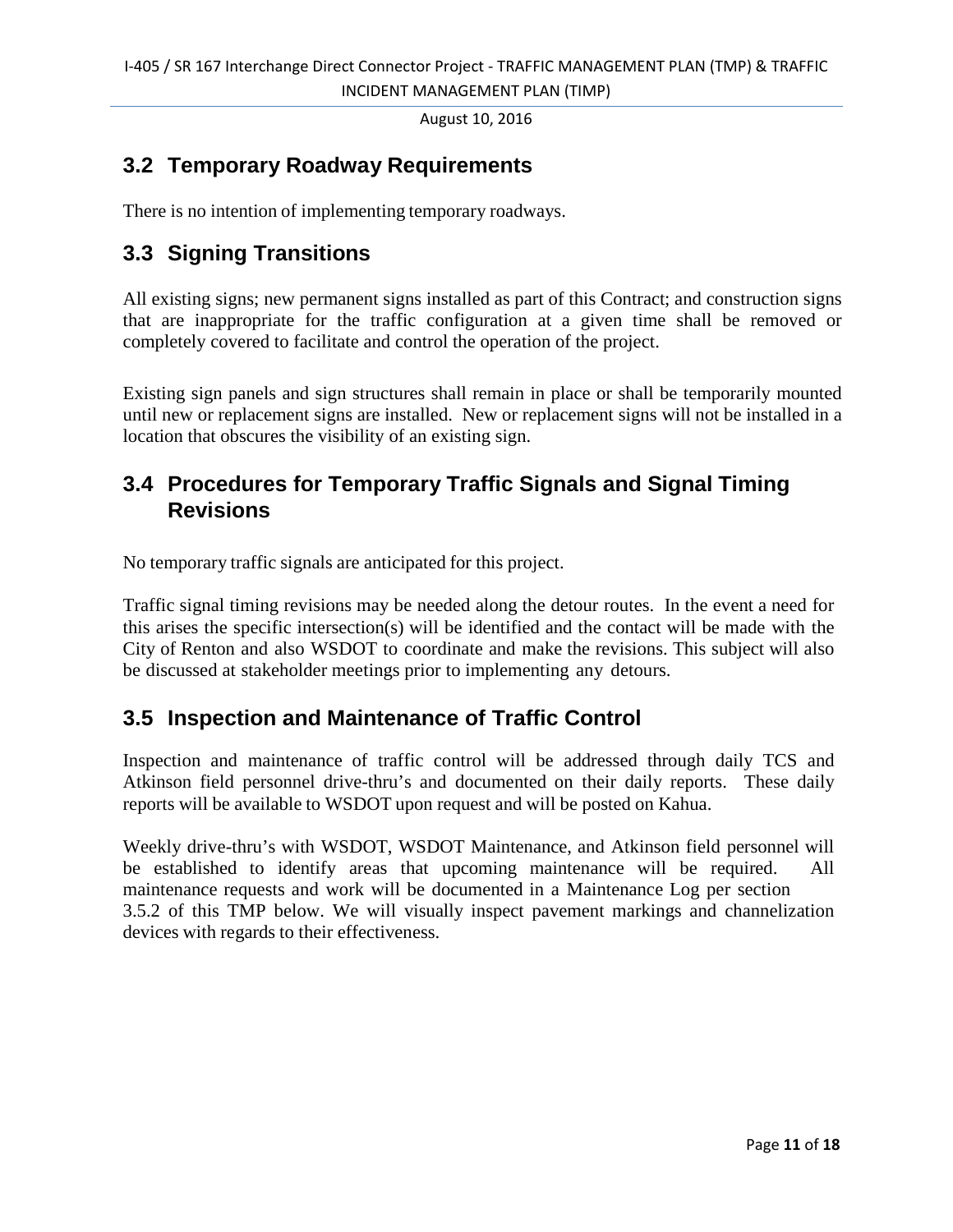#### **3.5.1 Methods, Including Response Times**

The TCM, Peter Huynh, 425-757-2524, shall be notified of any maintenance issues regarding concrete barrier, striping, raised pavement marker issues, damaged or hit channelization devices and sign, etc. The TCM will make arrangement to remedy these issues immediately. For paving marking and items, that would take additional traffic control, and are dependent on fair weather, Atkinson will make every effort to remedy these issues within 48 hours. The criteria for replacement will be based on visual inspection and whether the existing condition is providing the intended function. For evaluation of TCD's best management practices and evaluation based on MUTCD criteria will be used.

#### **3.5.2 Maintenance Log**

Atkinson field personnel will establish and maintain a maintenance log to document all maintenance related work within the project limits. The log will include the date, time, and party reporting the issue, a description of the location and nature of the problem, and the date, time, party, and materials used to remedy the maintenance issue.

The maintenance log will be reviewed weekly at the MOT Field Implementation meetings and will be available for review by WSDOT on Kahua. The Maintenance Log will serve as documentation of all work performed on maintenance items that Atkinson is responsible for as identified in Section 2.29 of the RFP.

#### **3.6 Provisions to Maintain Access to Properties**

Atkinson will maintain access to all adjacent properties and businesses for the duration of the project. In the event of a temporary ramp or roadway closure, a detour will be provided and at least 14-day advance notification will be given per Section 2.22.4.3 of the RFP. The advance notification will be delivered or sent to all appropriate parties with coordination from the project team.

#### **3.7 Maintenance of Truck and Transit Access**

Transit access will be maintained throughout the project limits. During temporary roadway closures, a detour will be provided and a minimum of 14-day advance notification will be given to all appropriate parties, including transit operators.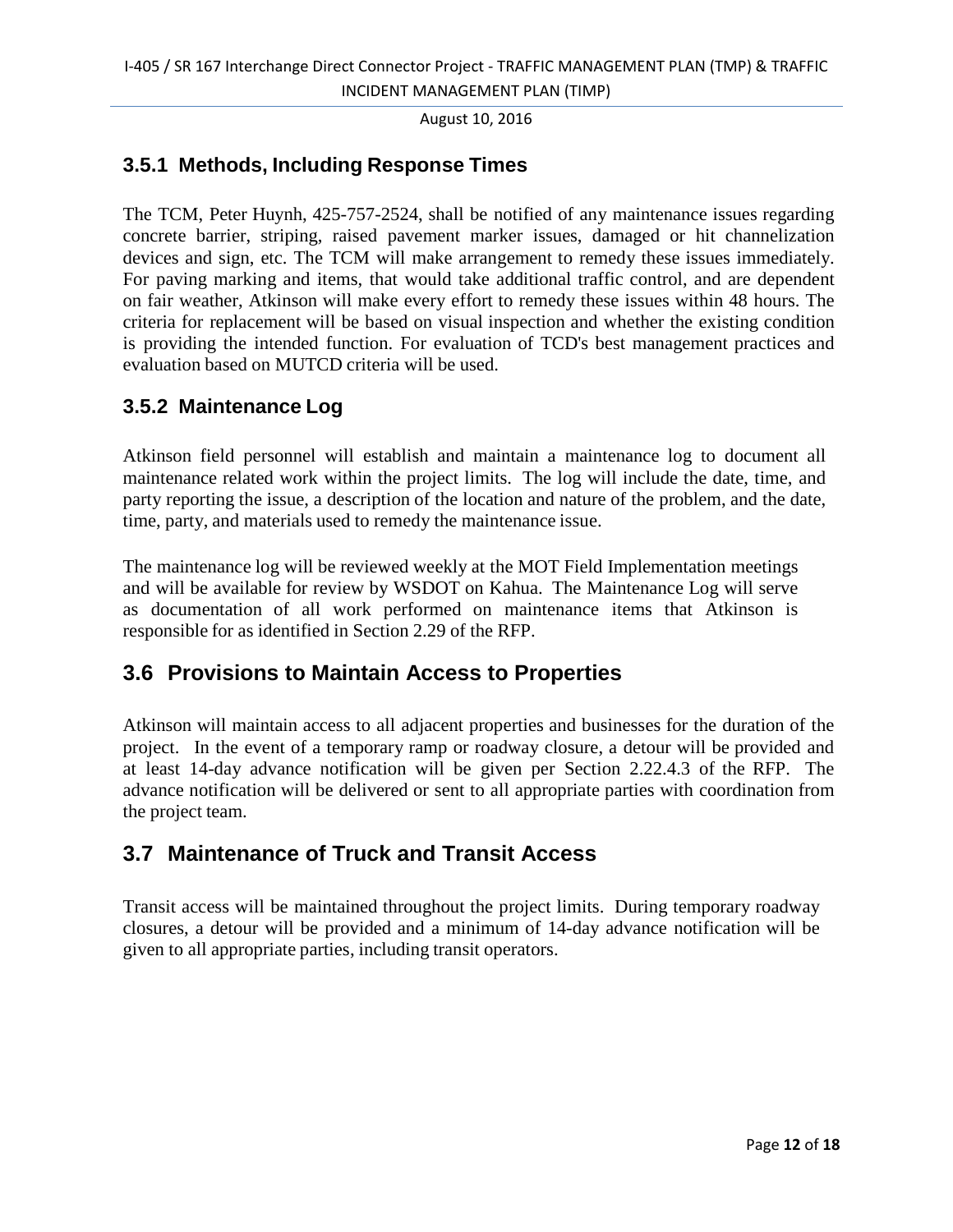INCIDENT MANAGEMENT PLAN (TIMP)

August 10, 2016

### **3.8 Modification of Plans to Adapt to Project**

It is expected that changes to the MOT plans will be required as the project progresses. As changes are identified, revised MOT plans will be prepared by the Design-Builder and submitted to WSDOT for approval following the submittal process described in Section 2.22.5.3 of the RFP and in the Design Builders Quality Management Plan. As part of the submittal and approval process stakeholders will be involved in the review and approval of process. They will remained informed through the process and meetings can be scheduled as needed to review any new plans that result in questions or added clarification required.

#### **3.8.1 Adjacent Project Changes**

Construction activities and MOT will be coordinated with other adjacent projects. Peter Huynh, 425-757-2524 will work as the TCM coordinating the work with the surrounding projects. This may include roadway closures outside of the immediate project area, but that affect the operation of the roadway.

In order to facilitate coordination with adjacent projects, a list with the contact people for the projects will be developed and maintained. All potentially effected projects identified will be invited to the weekly MOT Task Force Meeting.

#### **3.9 Haul Routes Identification**

Haul routes will use local highways and local streets legally to transport materials to and from the project and operate with the flow of normal traffic. In the event that designated or specific haul routes will be incorporated they will be identified on an on-going basis and will be presented by the TCM at the weekly Task Force Meetings. This will give all interested and effected parties a chance to comment on the proposed routes for the Design-Builder's consideration prior to incorporation into the TMP.

#### **3.10 Detour Routes**

Detours will be used during nighttime lane/ramp closures and extended weekend closures, and maintained on an hourly basis. Detour routes will be designed to minimize inconvenience to the driving public. All proposed detour routes will be included in the MOT plans for each stage of construction. The MOT plans and detour routes will be discussed with stakeholders in the weekly MOT Task Force meetings or individual stakeholder meetings. The appropriate MOT plans showing the detour will be delivered to Local Agencies at least 14 days before the detour is implemented. The detours have been prepared considering the type of traffic it will accommodate (trucks, transit, bicycles, etc.) and the majority of the detours are established and have been used in the past. For final acceptance the DB will rely on the acceptance of the appropriate stakeholder during the approval phase. Further communication and coordination with stakeholders will occur as described in Section 5 of this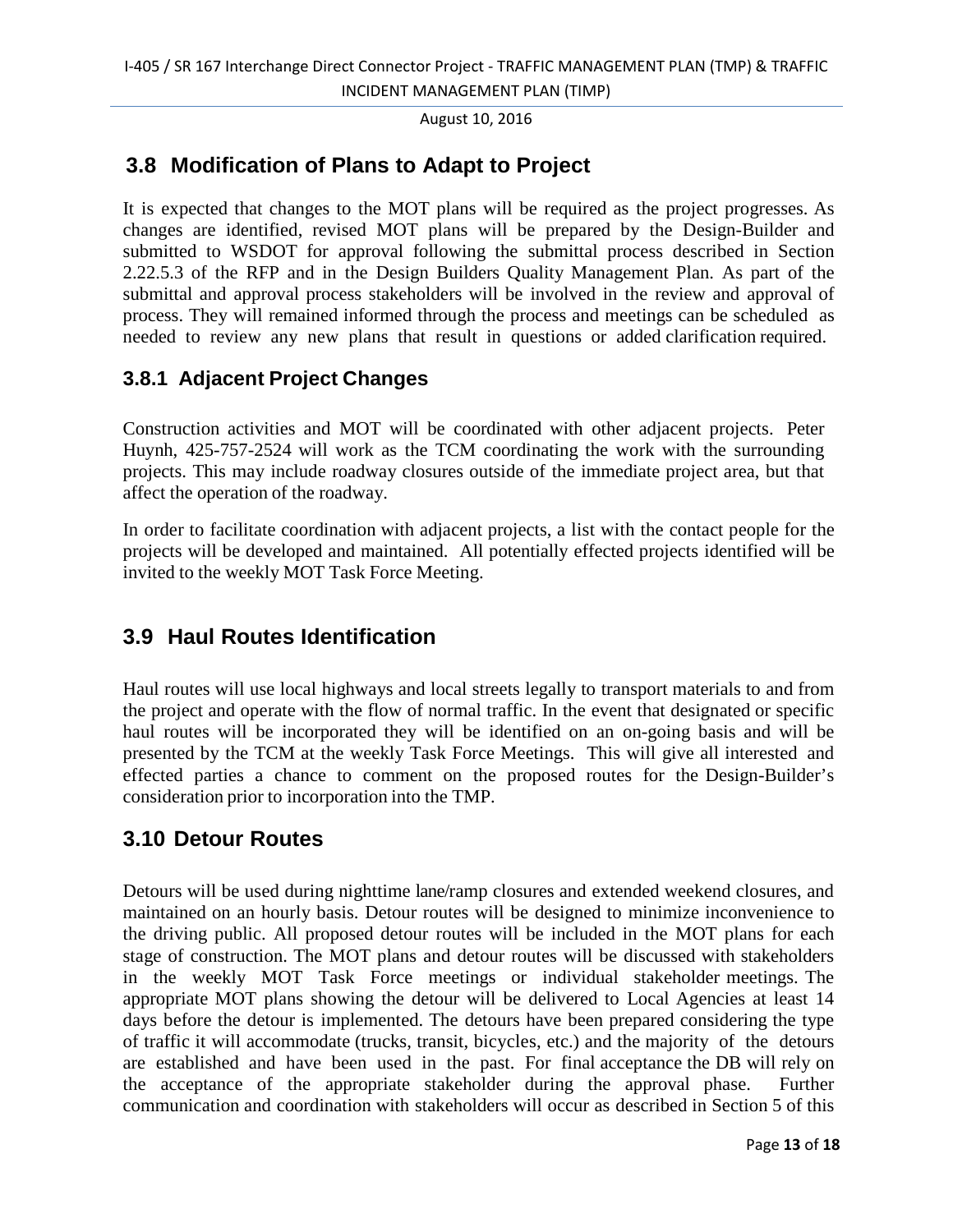Plan.

#### **3.11 Transit and Truck Route Needs**

Transit and truck routes through the project will not be permanently interrupted during the project. Some routes may be temporarily interrupted during nighttime or weekend closures. All closures will include detour routes that can accommodate all vehicle sizes, including buses and trucks. Since the closures will occur during at night and on weekends, it is expected that they will not affect school bus routes.

Transit operators may wish to implement route changes different than the detours. Fourteen (14) calendar days prior to an activity taking place that may restrict or impede the movement of commercial vehicles due to ramp closures, reduced lane widths, reduced height clearances, or lower weight limits, the Design-Builder shall provide the City of Renton, Washington State Patrol, WSDOT's Northwest Region Construction Traffic Office and WSDOT's Commercial Vehicle Services, Port of Seattle Washington Trucking Association, King County/Metro, Sound Transit and Emergency Services with notice including:

- Purpose of the change,
- Area affected and and dates of impact, and
- Alternate routes and detours.

This process is described in further detail in Atkinson's Construction Communications Plan.

## **4 Preventive Maintenance and Response Time for ITS Components**

Preventative maintenance and response times for ITS components will be performed in accordance with Section 2.18.5 of the RFP. ITS components include, but are not limited to, ramp meters, CCTV, Variable Message Signs, loop detectors, and Highway Advisory Radio (HAR) systems. ITS maintenance issues will be categorized into 3 groups: Urgent, Priority, and Minor and will be responded to according to the RFP Section 2.18.5.

#### **4.1 Traffic Signals**

Maintenance of traffic signals is not anticaped. Atkinson will notify the TSMC Radio and WSDOT in the event that a situation related to public safety is observed and emergency maintenance is required.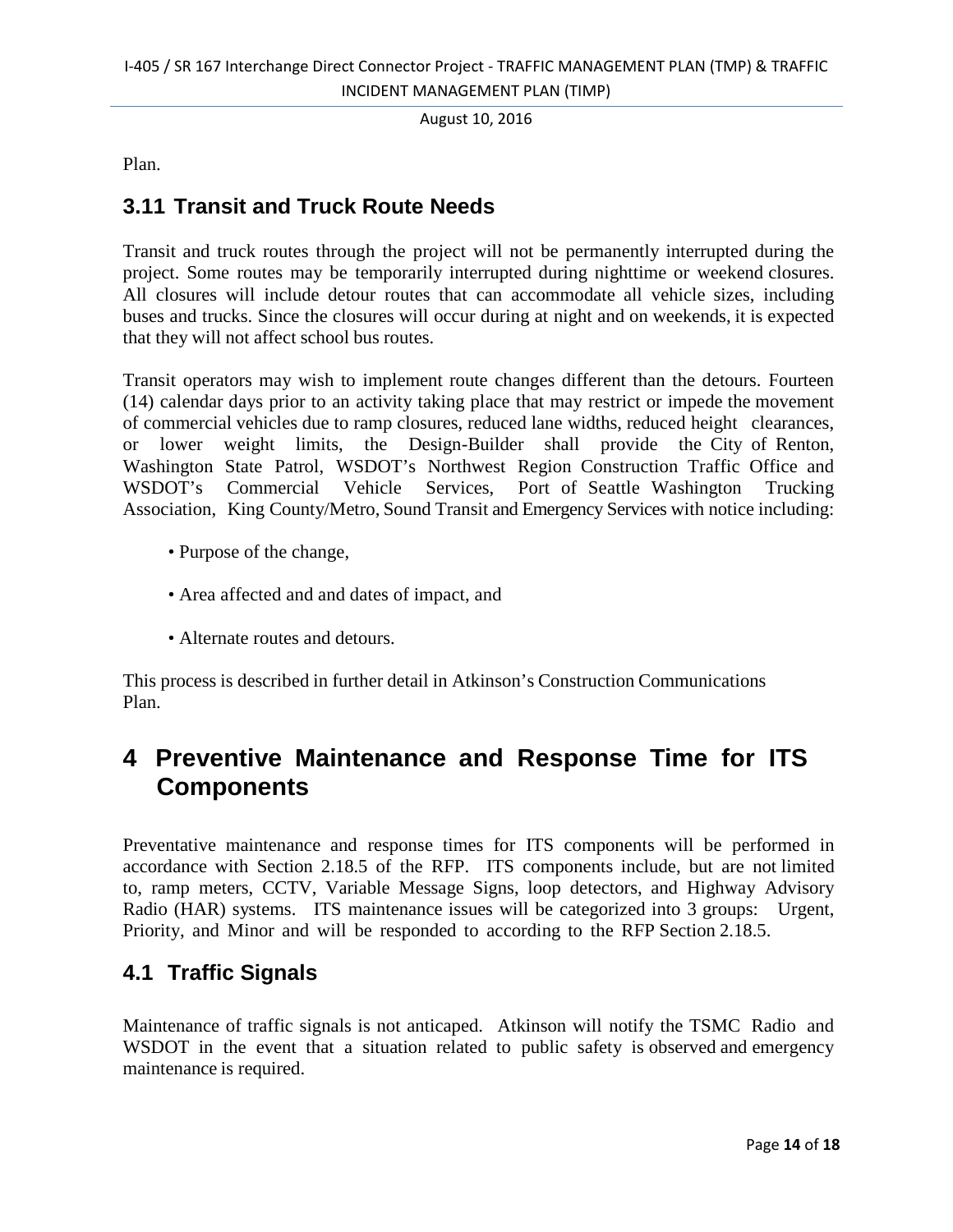## **5 Coordination and Communication**

#### **5.1 Procedures to Identify and Incorporate the Needs of Others**

The interests of transit operators, utility owners, schools, business owners, and any other  $3<sup>rd</sup>$  party stakeholders will be considered throughout the duration of construction. Their needs will be identified on an on-going basis and discussed at the weekly MOT Task Force Meetings in close cooperation with WSDOT. Atkinson will use these meetings as an open discussion forum to communicate with WSDOT, City Officials, transit operators, etc. to incorporate their interests into MOT planning. In the event these parties are not present at weekly meetings or at stakeholder meetings coordination will be made through the appropriate city or with assistance from WSDOT to inform the appropriate parties. This will include transit coordination through the respective cities, communication with the Port of Seattle to coordinate their notification system of our closures to help inform airport traffic particularly out of town folks who are not familiar with the area.

The Construction Communication Plan addresses informing the public of construction scheduled closures. As needed, other audiences, such as transit operators, utility companies, and business owners, will be added to the distribution list for this information.

Atkinson will notify the utility owner and local emergency services in the event of an emergency involving a utility shutoff.

#### **5.2 Procedures for Obtaining Stakeholder Concurrence**

The construction activities and corresponding MOT plans will be discussed at the weekly MOT Task Force Meetings to obtain stakeholder concurrence. In the event that stakeholders are not present at weekly meetings or at stakeholder meetings coordination will be made through the appropriate city or with assistance from WSDOT to inform the appropriate parties to obtain concurrence. Once concurrence has been achieved, the Design-Builder will generate drawings for WSDOT and constructability review at the preliminary design level. The process of taking MOT Plans from preliminary design to Released For Construction (RFC) will be as outlined in Section 2.22.5.3 of the RFP and by Atkinson's QMP.

#### **5.2.1 For Road and Lane Closures**

Proposed road, lane, and ramp closures will be presented to WSDOT, WSP, City of Renton, Kent, and Tukwila, King County Metro and Sound Transit at the weekly MOT Task Force Meetings and all closures will be in accordance with Section 2.22 of the RFP. Stakeholder meetings are scheduled to meet with parties that are unavailable to attend the Task Force Meetings. The goal is to receive written concurrence from the stakeholders. This written notice may be in the form of a letter, comments from plan review or an email. Once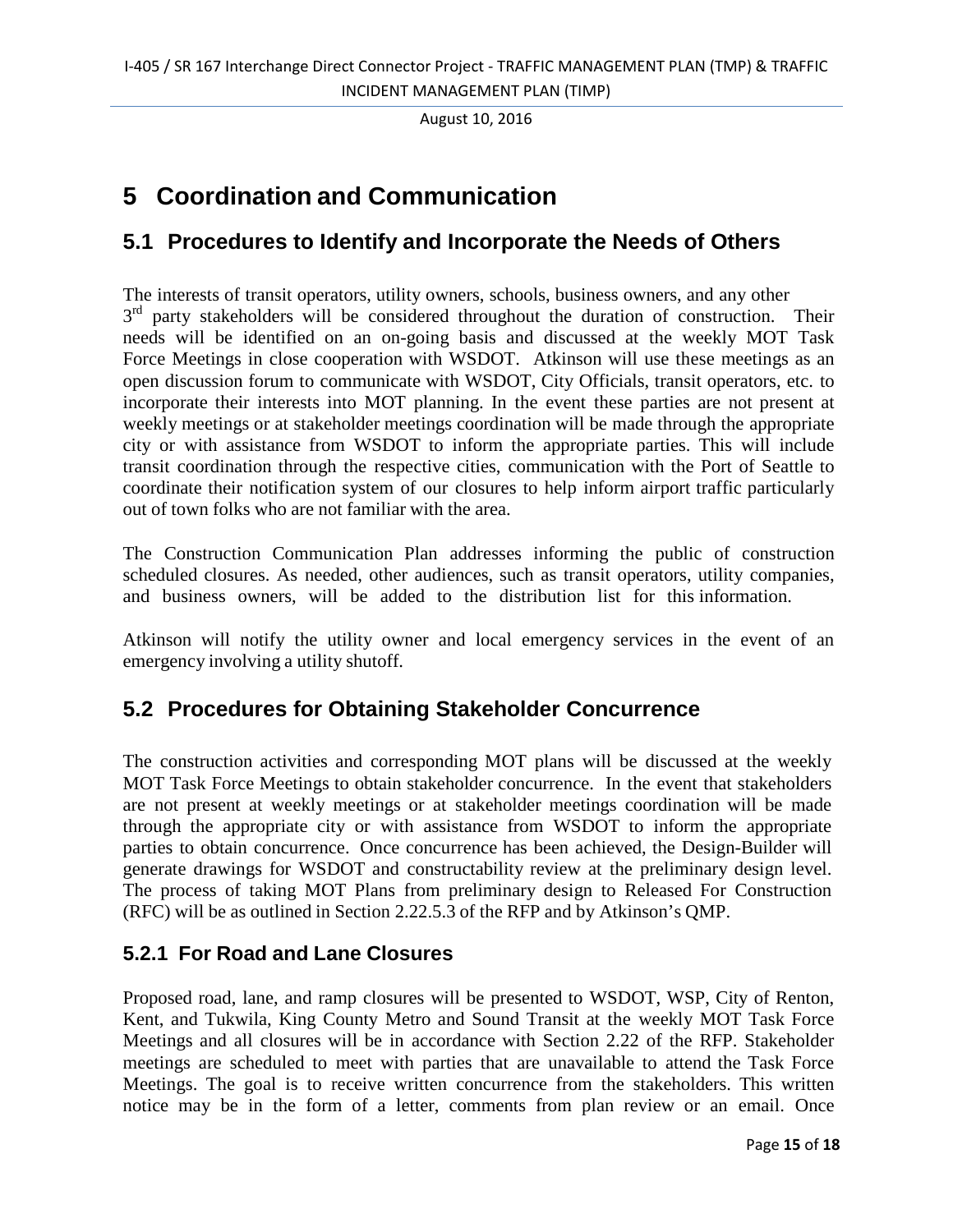concurrence has been achieved, proper notification will be given in advance of any road or lane closure as further described by this TMP. See Section 3.6 of this TMP, for further details regarding maintaining access to properties.

#### **5.2.2 For Switching Procedures**

The MOT Task Force meetings will provide the means to ensure that the needs of the stakeholders are considered. Stakeholders will have the opportunity to provide input on refining MOT plans and strategies involving road and lane closures. Atkinson will obtain concurrence from the stakeholders prior to implementing MOT plans. A switching procedure for each control change will be provided with the MOT plans as part of the workplan. See approved MOT Plans for details on road and lane closures and traffic switches.

#### **5.2.3 Construction Updates**

Construction Updates will be issued weekly and will include, but are not limited to, a 3- Week Look Ahead Schedule. Atkinson's TCM will communicate upcoming construction activities that will affect traffic at the weekly MOT Task Force Meetings. All interested groups will have access to the 3-week construction update schedule and any major operations requiring traffic control will be communicated as early as possible. Construction Updates shall be delivered to WSDOT no later than Wednesday at 11:00 am every week.

#### **5.3 Corridor Users**

The Construction Communication Plan identifies the procedure for the release of information about traffic impacts on a weekly basis. All corridor users, including Emergency services, City of Renton, City of Tukwila, City of Kent, Sound Transit, King County Metro, WSDOT Maintenance, WSP, etc, will be notified of road closures on this weekly release per the requirements of Section 2.22 of the RFP. Other corridor users will be added to the distribution list for the weekly release as needed. Representatives of these groups will be invited to attend our weekly MOT Task Force meetings to assure that these group's interests will be protected and incorporated into the planning of our MOT operations in close cooperation with the Atkinson and WSDOT.

#### **5.4 Adjoining Projects Coordination**

Adjoining project coordination will be handled by Atkinson's TCM and TCS with cooperation from other project's management staff, and WSDOT. Weekly updates and information regarding road, lane, and ramp closures will be issued upon request to other project's staff and work activities in conflict with other projects will be discussed at the weekly MOT Task Force Meetings. Any conflicts will be coordinated and resolved with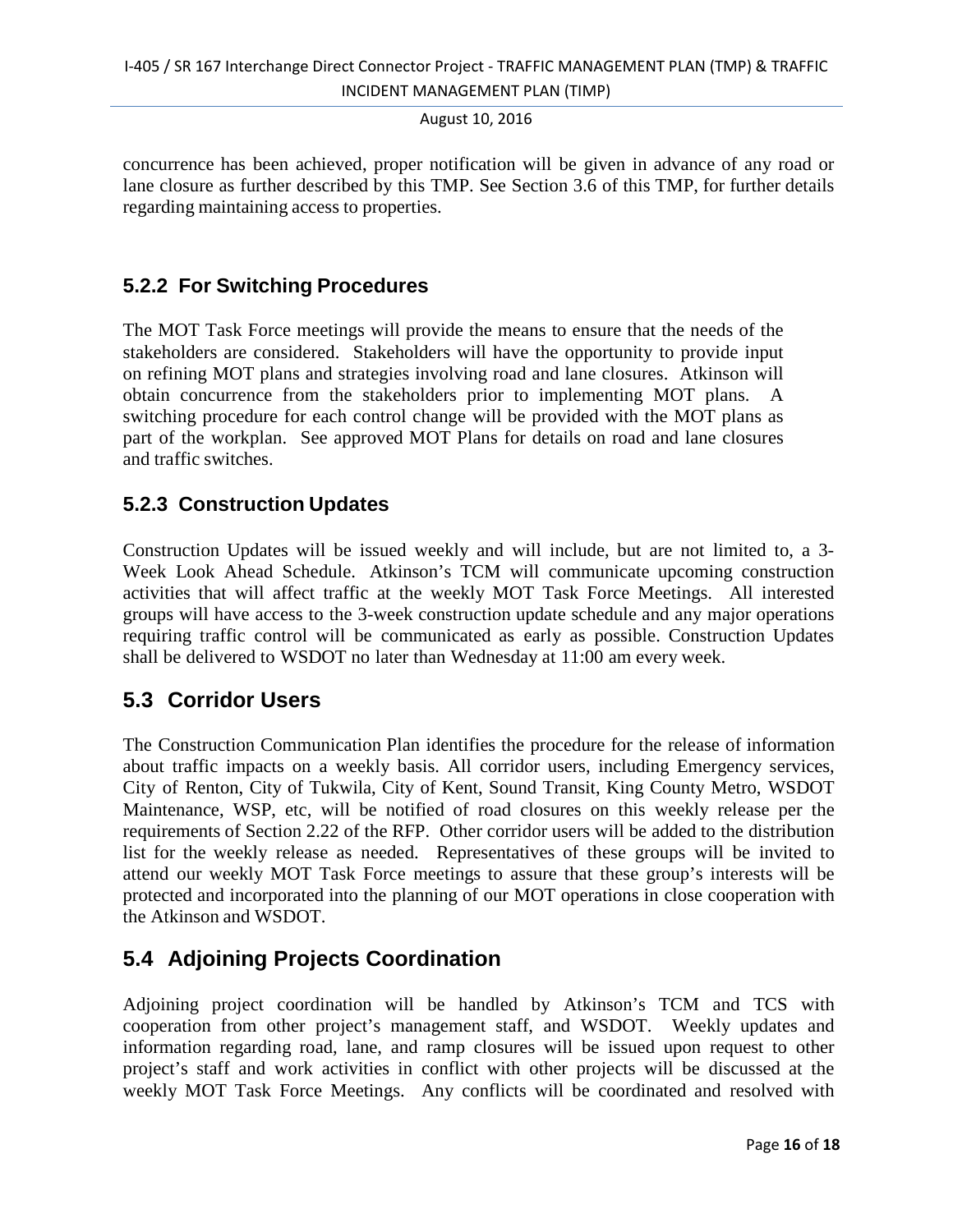WSDOT input.

#### **5.5 HAZMAT Routes**

Freeway closures are scheduled for this project. Coordination of I-90 Flammable/Hazardous Restrictions will occur so that I-405 is available for Hazardous cargo. Both freeway and ramp closure plans will be reviewed and distributed to the proper contacts.